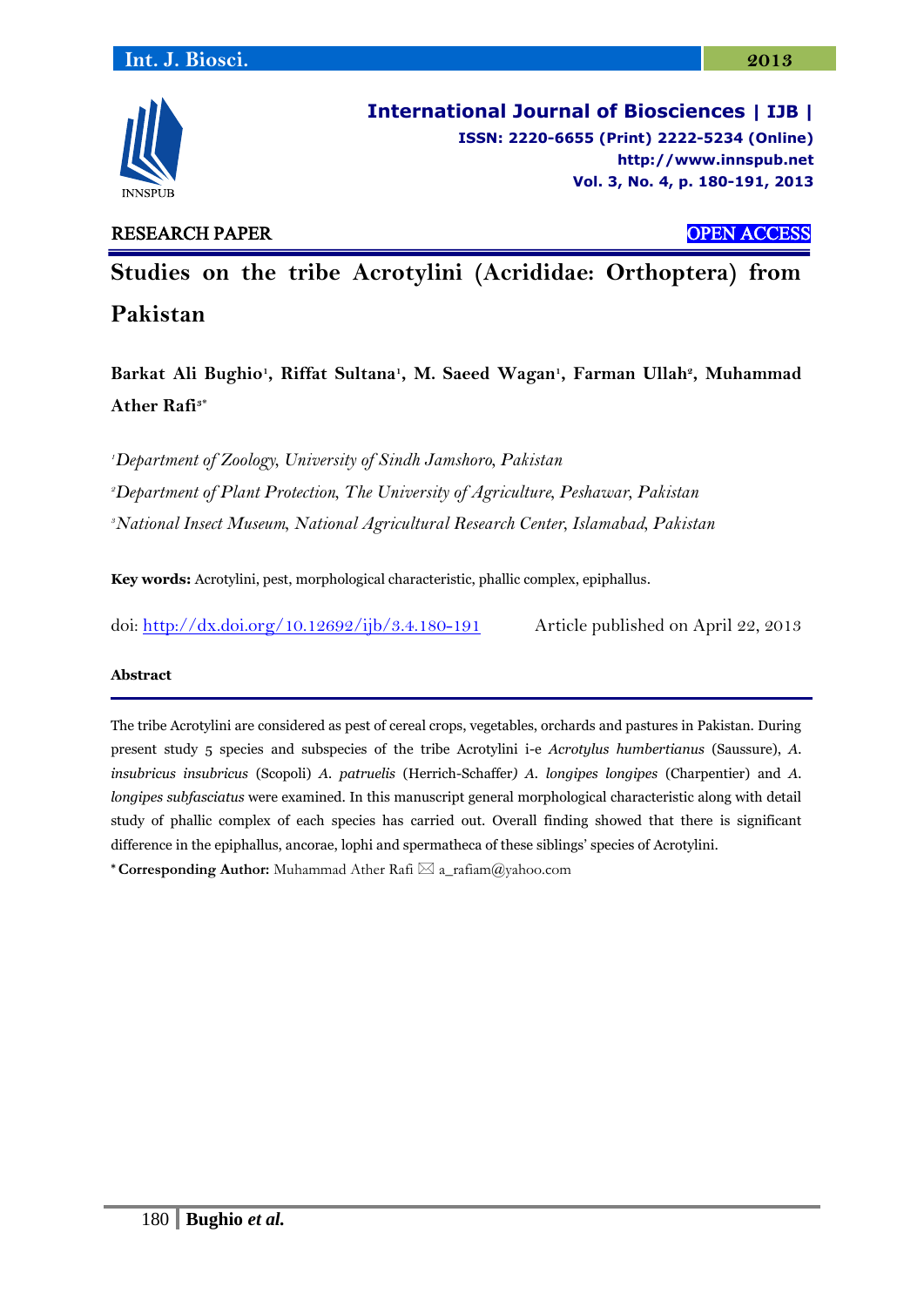### **Introduction**

Grasshopper insects' fauna belonging to sub family Oedipodinae are of great economic importance in Pakistan. The representatives of tribe Acrotylini are considered as pest, because they pose a constant threat to cereal crops, vegetables, orchards, Pastures and rain-feed areas. These grasshoppers are commonly known as band-winged insects and are characterized by different colors. They are widely distributed throughout the world. The grasshoppers of the tribe Acrotylini are entirely vegetarian and voracious feeders . They cause sever damage to various valued crops i.e. rice, wheat, sugarcane and their surrounding grasses. Majority of them (both adults and nymphs) are active during sun shine and cause heavy damage in cultivated crops. Their population mostly increases during the hottest days of the years. The grasshoppers of tribe Acrotylini are entirely vegetarian and voracious feeders, majority of them are active during sun shine can cause heavy damage in cultivated crops when their population may be increased at high densities. Mostly they are known as geophiles (living in open grounds) and Phytophyles (found at vegetation, grasses, herbs and shrubs). Earlier, genus Acrotylus was studied by (Kirby, 1914, Mischehnko 1936, Bei-Bienko and Mischehnko 1951, Uvarov 1966, Dirsh, 1975) and from Pakistan (Ahmed, 1980, Ritchie, 1981-82, Wagan 1990, Baloch, 1997, and Tokhai 1996). Further, on the basis of different features. Moeed (1966) reported the damaging status of *A. insubricus insubricus* at agricultural fields of Larkana district. (Ahmed, 1980) surveyed the grasshoppers fauna of Pakistan and reported that some of the Oedipodinae grasshoppers are the pest of orchards. (Wagan and Solangi , 1990) reported heavy damage of some Oedipodinae species on cultivated crops in different areas of Sindh Province. In order to bring the knowledge of *Acrotylus* of the Pakistan update the present studies highlight the diagnostic characters of phallic complex and epiphallus that have useful value for the purpose of accurate identification. An attempt has been made to classify species belonging to sub-family Oedipodinae on the basis of easily recognizable characters of external morphology and genitalia components. The study of these two parameters would led to the correct identification of this tribe, which will be very useful to control the pest at appropriate time

### **Materials and methods**

#### *Killing and preservation of grasshopper*

The grasshoppers were collected from grassland, dry vegetation, rangelands, along the roadsides and rocky areas of various provinces of Pakistan. The specimens were killed and preserved by following slandered entomological method described by (Vickery and Kevan, 1983).

#### *Study of phallic complex*

For the study of male genitalia method described by (Kevan *et al.,* 1969) adopted. The method of softening the abdominal terminalia was not followed by immersing these in hot water, but by relaxing the whole insect over water in a small desiccators (to which a few drops of phenol had added) to prevent fungal growth was used. The period of relaxing was usually about 24 hours. After relaxing supra-anal plate of the specimen was raised smoothly with the help of needle cut laterally and whole phallic complex was taken out. The phallic complex was immersed in 10% hot potassium hydroxide solution for 5to 10 hours in order to remove unsclerotized and non chitinous tissues. They were the thoroughly washed in tap water and examined in glycerol on a cavity slide (without a cover glass), using a stereoscope dissecting binocular microscope put in into micro vials and then pinned through their rubber stopper beneath the insects from which the phallic structure had originally been extracted. It's too difficult in maintaining proper orientation of the specimens was overcome by supporting them in the required position with small pieces of absorbent cotton fiber. However, for the study of female genitalia method described by (Randell, 1963) was adopted. After relaxing the insect as per method mentioned above with the help of fine scissors an incision was made on each side of the abdomen where the tergum meets the sub genital plates, and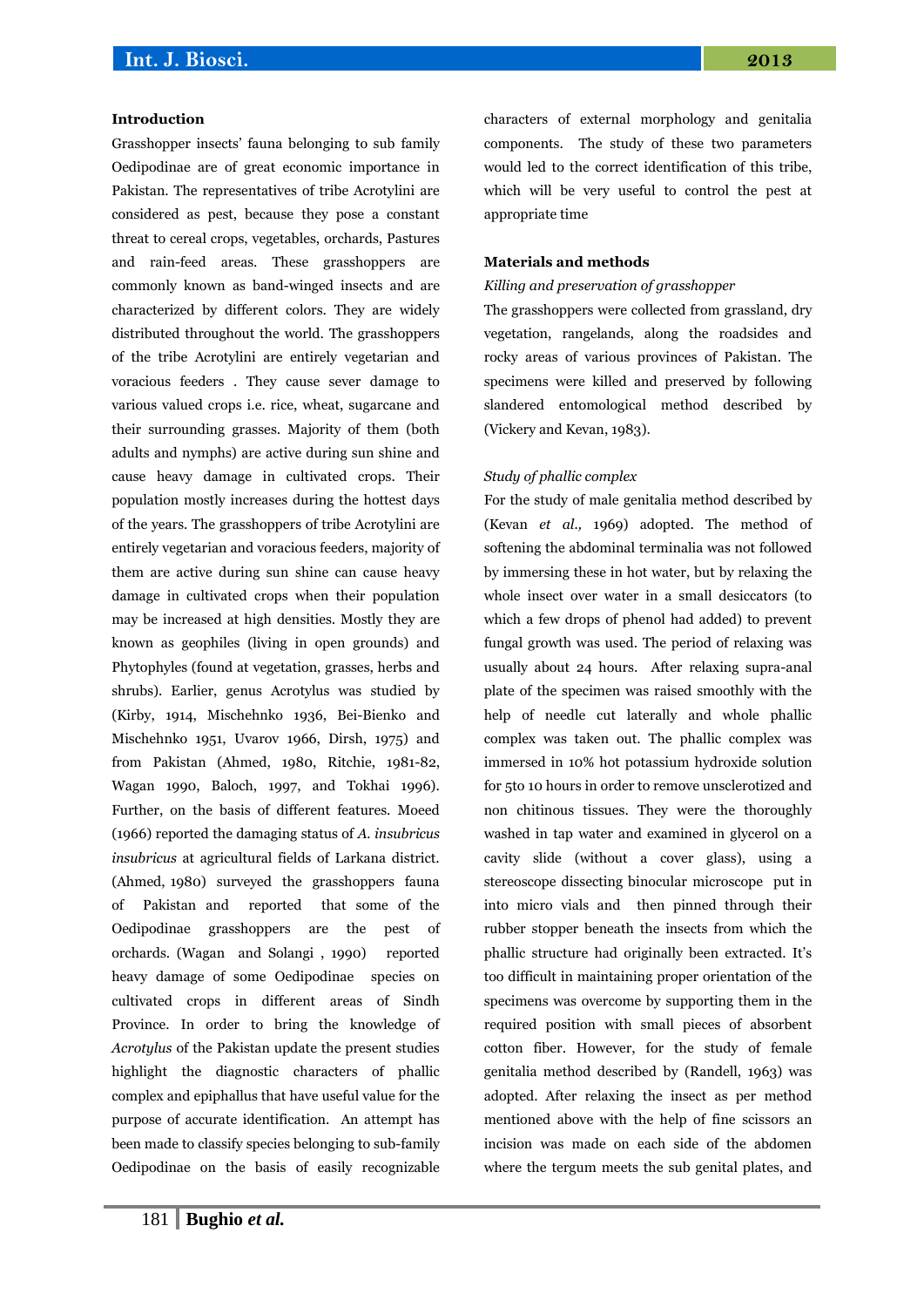continued for enough anteriorly to allow removed of the extra plate in the neat operation. The sub genital plate was then depressed with forceps and a third cut made at its base were removed with the sub genital plates**.** The spermatheca lies just above the vagina was also removed. The dissected sub genital plate and spermatheca was then washed with 10 % potassium hydroxide solution and examined in water and stored as above.

#### *Identification and measurements*

Identification of specimens was carried out under the stereoscopic dissecting binocular microscope. The diagrams were drawn with the help of "Ocular square Reticule" placed in right eye piece of the stereoscopic dissecting binocular microscope. All the measurements are given in the millimeter. The scheme of measurement followed is that of (Hollis, 1965).The terminology with regard to phallic complex and female genitalia is adopted from (Dirsh, 1956 -1957).

## *Repository of specimens*

The collected material has been deposited in the Museum of Entomology, Department of Zoology, University of Sindh, Jamshoro, Pakistan.

#### **Results**

*Key to the* species and sub species of genus Acrotylus **1.** Wings yellow at base. Epiphallus with moderately wide bridge .........2

--Wings rose or orange red at base. Epiphallus with narrow bridge ….………………………………….…….........4

**2.**Wings without band ( Fig.5 ) Epiphallus with ancorae almost straight with little furrow at base, rounded at apex anterior projections shorter, lateral plates fairly expanded towards posteriorly,lophi developed anteriorly but with broad apical lobes.…………………………………………..…………… longipes longipes. Charpentier.

--wings with a band, anterior projection well developed...……………………………………………………….3

**3.** Apex of tegmina with distinct dark speckles, wings with incomplete dark band anteriorly reaching anal vein ( Fig.6 ); mesosternal inter space about twice wider than its greatest length; hind tibia with 10 inner spines. Epiphallus with ancorae large not narrower; lophi elongated rectangular with some narrow anterior

part………………………….………… humbertians. Saussur

--Apex of tegmina without dark speckles, wings with short dark band (Fig.7); mesosternal inter space about three times wider than its greatest length; hind tibia with 11 inner spines Epiphallus with ancorae incurved, pointed narrow at base, lophi smoothly straight, posterior portion knob-like in form but with rounded apices ..………….longipes subfasciatus. Bei-Bienko

**4.** Tegmina short not reaching to the middle hind tibia, dark band of wings smaller. (Fig 8), spermatheca as in (Fig.2 d) ………………….insubricus (Scopoli)

--Tegmina long extending to the middle of hind tibia ,dark band of wings larger. (Fig.9 ) spermatheca (Fig.2 e)………..................patruelis (Herrich-Schaffer)

# **Result**

# *1.Acrotylus humbertianus* (Saussure) *Diagnostic features*

 $\beta$ Medium size, body hairy throughout. Antennae filiform longer than head and pronotum together with 24 segments. Head shorter and little raised than pronotum. Fastigium of vertex concave, angular, with visible lateral carinulae. Fastigial foveolae present, slightly indistinct, frons vertical. Pronotum short but wide and saddle-shaped; strongly tuberculate, constricted in prozona, median carina well marked, lateral carinae irregular and tuberculate.  $\mathcal{Q}$  Similar to male but larger, antennae slender 25-26 segments. Ovipositor short with curved valves conical and straight, lower valve with angular lateral projection.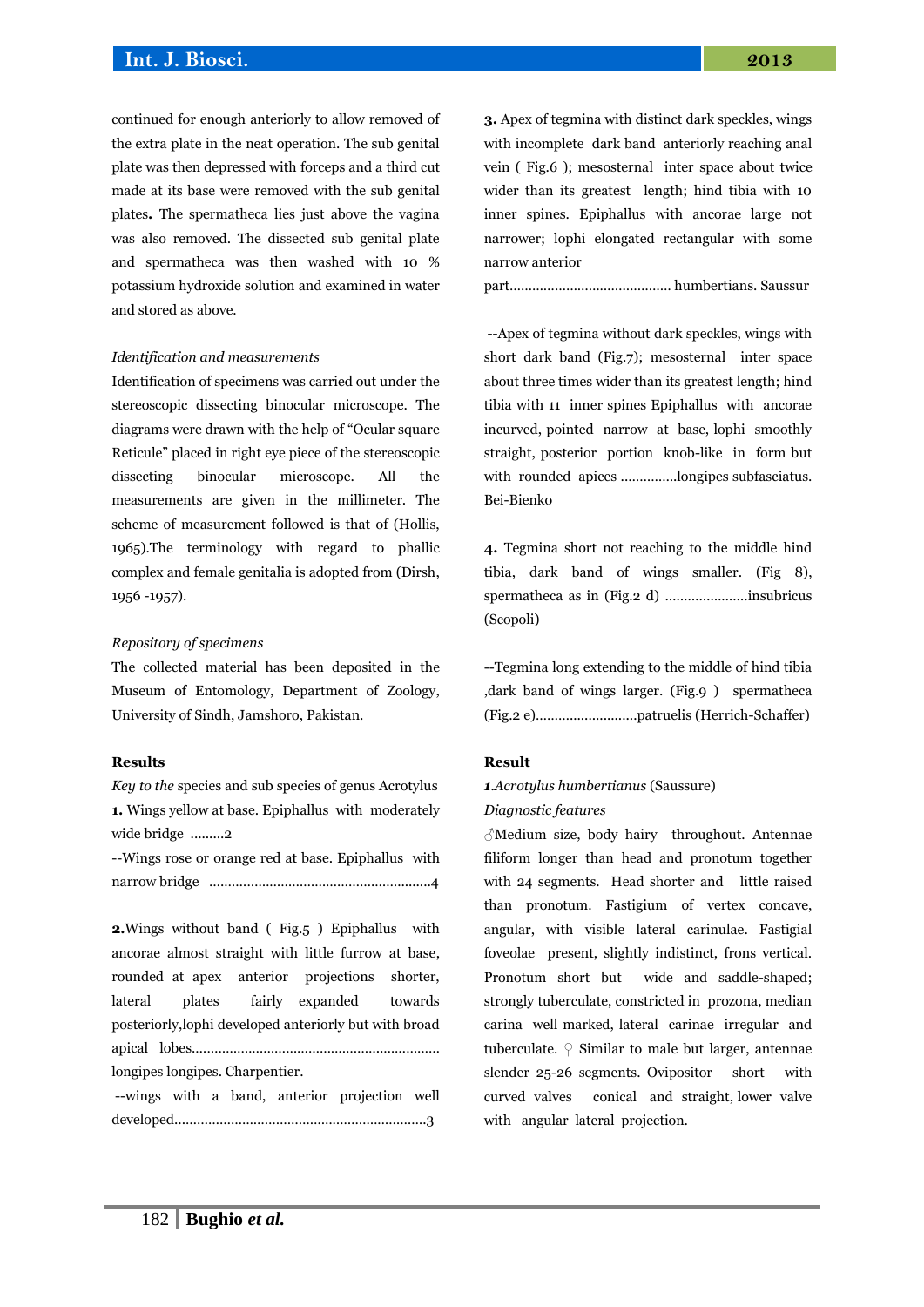| <b>Parameters</b>           | Male $(n=20)$   | Female $(n = 20)$ |                  |           |
|-----------------------------|-----------------|-------------------|------------------|-----------|
|                             | (Mean ± Sd)     | (Range)           | (Mean $\pm$ Sd)  | (Range)   |
| Length of Body              | $17.1 \pm 6.61$ | $15 - 19$         | $19.72 \pm 5.78$ | $17 - 22$ |
| Length of Antennae          | $5.96 \pm 3.05$ | $5 - 7$           | $6.88 \pm 2.84$  | $6 - 8$   |
| Length of Pronotum          | $3.23 \pm 1.71$ | $3 - 4$           | $3.26 \pm 1.46$  | $3 - 4$   |
| Length of Tegmina           | $17.8 \pm 2.68$ | $17 - 19$         | $20.27 \pm 6.44$ | $18 - 23$ |
| Maximum width of Tegmina    | $2.24 \pm 1.64$ | $2 - 3$           | $3.31 \pm 1.55$  | $3 - 4$   |
| Length of hind Femur        | $9.75 \pm 3.11$ | $9 - 11$          | $3.21 \pm 1.47$  | $9 - 11$  |
| Maximum width of hind Femur | $3.04 \pm 0.77$ | $3 - 3.1$         | $3.38 \pm 1.84$  | $3 - 4$   |
| Length of hind tibia        | $8.75 \pm 2.77$ | $8 - 10$          | $9.97 \pm 3.38$  | $9 - 11$  |

**Table1.** Measurements of different morphological characters of *Acrotylus humbertianus* (Saussure) in millimeters (mm).

**Table 2.** Measurements of different morphological characters of *Acrotylus insubricus insubricus* (Scopoli) in millimeters (mm).

| <b>Parameters</b>           | Male $(n = 16)$  |             | Female $(n=13)$  |            |
|-----------------------------|------------------|-------------|------------------|------------|
|                             | (Mean $\pm$ Sd)  | (Range)     | (Mean ±Sd)       | (Range)    |
| Length of Body              | $16.15 \pm 2.76$ | $15.2 - 17$ | $19.15 \pm 3.95$ | $18 - 21$  |
| Length of Antennae          | $6.07 \pm 3.29$  | $5 - 7.2$   | $6.38 \pm 1.36$  | $6 - 7$    |
| Length of Pronotum          | $3.13 \pm 0.81$  | $3 - 3.2$   | $4.06 \pm 0.47$  | $4 - 4.1$  |
| Length of Tegmina           | $16.43\pm3.98$   | $15 - 18$   | $19.95 \pm 2.49$ | $19 - 21$  |
| Maximumwidthof Tegmina      | $3.25 \pm 1.24$  | $3 - 4$     | $3.66 \pm 1.79$  | $3.2 - 4$  |
| Length of hind Femur        | $9.29 \pm 1.51$  | $9 - 10$    | $10.33 \pm 1.37$ | $10-11$    |
| Maximum width of hind Femur | $3.11 \pm 0.88$  | $3 - 3.2$   | $3.16 \pm 1.02$  | $3 - 4$    |
| Length of hind tibia        | $8.33 \pm 1.59$  | $8-9$       | $9.69 \pm 1.03$  | $9.6 - 10$ |

#### *General coloration*

Generally paler brown in color. Antennae dark brownish with white spots at base .Fastigium of vertex with smaller black speckles .Tegmina and wings well developed membrane of tegmina semitransparent, brown opaque at base, rounded at apex. Wings hyaline, colored at base, with or without band. Hind femur slender and yellowish, hind knee rounded. Hind tibia spines , inner spurs large. Arolium small. Supra-anal plate elongate or curved with obtuse apex.

# *Phallic complex*

Apical valve of penis longer than the apical valve of cingulum, valve of penis slightly crescent– shaped, tapered, and with acute apices at apex. Apical valve of cingulum broad at base, little curved, pointed with sub- acute tip. Arch of cingulum well marked. Apodemes inwardly curved , stout, produced anteriorly tube like with roundly process at apex. Rami well developed elongated, cylindrical. Gonopore remarkable slightly thin with truncated arcuate apices. Ejaculatory duct long, produced anteriorly. The distance between the tips of ancorae is measured about 1.6 mm and later on the space between the lobate parts of lophi approximately 0.8 mm, furthermore the length position of ancorae is measuring about 1.0 mm. Ancorae large not so narrower but straight, slightly incurved and with acute apices. Eventually lateral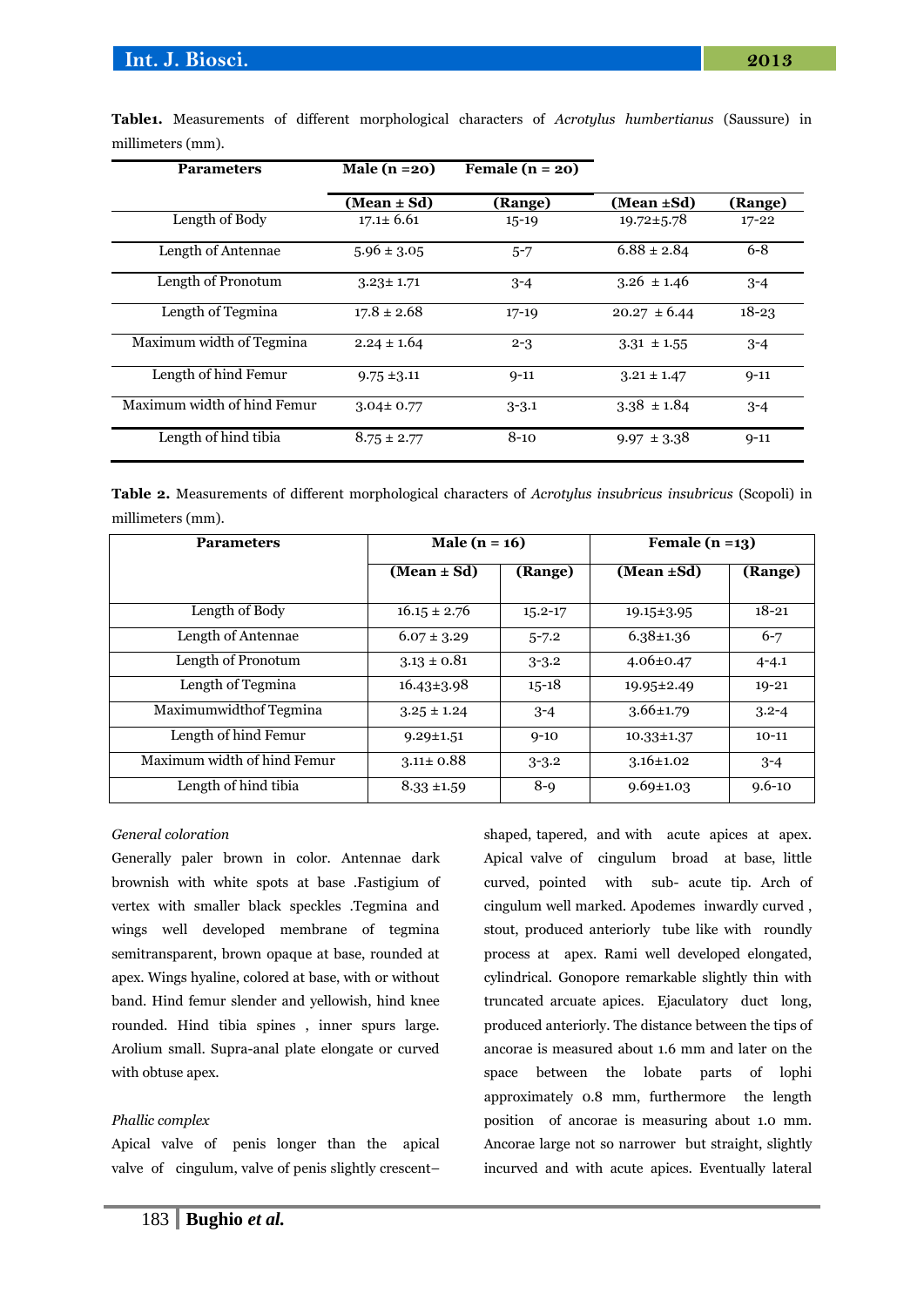plates expanded greatly towards posterior portion. Lophi slightly wide, elongated rectangular, divided into inner lobate part and outer narrow portion; posterior projections prominent almost rounded and be set with smaller spinules on the dorsal surface.

**Table 3.** Measurements of different morphological characters of *Acrotylus patruelis (*Herrich-Schaffer) in millimeters (mm).

| <b>Parameters</b> | Female $(n = 3)$ |             |  |
|-------------------|------------------|-------------|--|
|                   | (Mean $\pm$ Sd)  | (Range)     |  |
| Length of Body    | $19.33 \pm 2.93$ | $17 - 21$   |  |
| Length of         | $6.73 \pm 0.64$  | $6.2 - 7.0$ |  |
| Antennae          |                  |             |  |
| Length of         | $3.46 \pm 0.64$  | $3.2 - 4.0$ |  |
| Pronotum          |                  |             |  |
| Length of         | $20.33 \pm 0.89$ | 20-21.0     |  |
| Tegmina           |                  |             |  |
| Maximum           | $3.33 \pm 0.37$  | $3 - 3.5$   |  |
| width of          |                  |             |  |
| Tegmina           |                  |             |  |
| Length of hind    | $10.33 \pm 0.89$ | $10-11.0$   |  |
| Femur             |                  |             |  |
| Maximum           | $3.16 \pm 0.63$  | $3 - 4.0$   |  |
| width of hind     |                  |             |  |
| Femur             |                  |             |  |
|                   | $10.5 \pm 0.61$  | $10-11.0$   |  |

# *Spermatheca*

The spermatheca with pre-apical diverticulum large laterally upwarded with rounded acute apices at apex .Apical diverticulum sac-like, elongated and smoothly rounded at base.

#### *Remarks*

This species is closely related to *A.patruelis* ( H. Schaf ) in having long tegmina and arolium but can easily be separated from the same in having wings yellowish at base , with incomplete dark bands and by the other characters as noted in the keys and description. This species has been collected from the cultivated fields of maize, vegetables as well as from the rocky areas and the grassy fields of the various parts of Pakistan.

*2.Acrotylus insubricus insubricus* (Scopoli)

 $\delta$  body straight hairy thoroughly. Antennae filiform longer than head and pronotum together; with 23 segments. Head shorter little forwarded. Fastigium of vertex cylindrical, convex, angular with well marked lateral carinulae. Fastigial foveolae smoothly indistinct, frons vertical. Pronotum short, wide posteriorly, saddle-shaped tuberculate, constricted in prozona, median carina well developed; lateral carinae irregular without touching margin.  $\varphi$  similar to male but larger, antennae slender 24-26 segments. Ovipositor with curved valves, ventral valve with lateral projection.

# *General Coloration*

Dark brown and paler brown in color. Antennae dark brownish with white spots at base. Fastigium of vertex cylindrical, convex, angular with well marked lateral carinulae, slightly with blackish spots. Tegmina semitransparent; basal half dirty light brown with a difuse spot at margin, apical margin shining with or without brown speckles. Wings rosy red at base, apex with distinct brown speckles, dark band lunar–shaped. Inner surface of hind femur yellow with black speckles, outer surface paler brown with black spots dorsally with 2-3 black spots. Hind tibia pale in color.

# *Phallic complex*

Apical valve of penis is longer than the valve of cingulum; valve of penis vertical, divergent and with actangular acute apices at apex. Valve of cingulum thickening, broad at base slightly denticulate; with obtuse rounded tip at apex. Arch of cingulum flat, well developed. Basal bridge fold; thick. Apodemes stout; tube like, inwardly curved, produced anteriorly with obtuse rounded process. Rami well developed, lobe like that covers median and posterior projections. Gonopore remarkable with wide middle part. Ejaculatory duct moderate; produced anteriorly. The extent range between the tips of ancorae is measured about 2.8 mm; furthermore the interval cleft between the lobat parts of lophi is measuring about 0.4 mm; later on the length position of ancorae approximately 1.2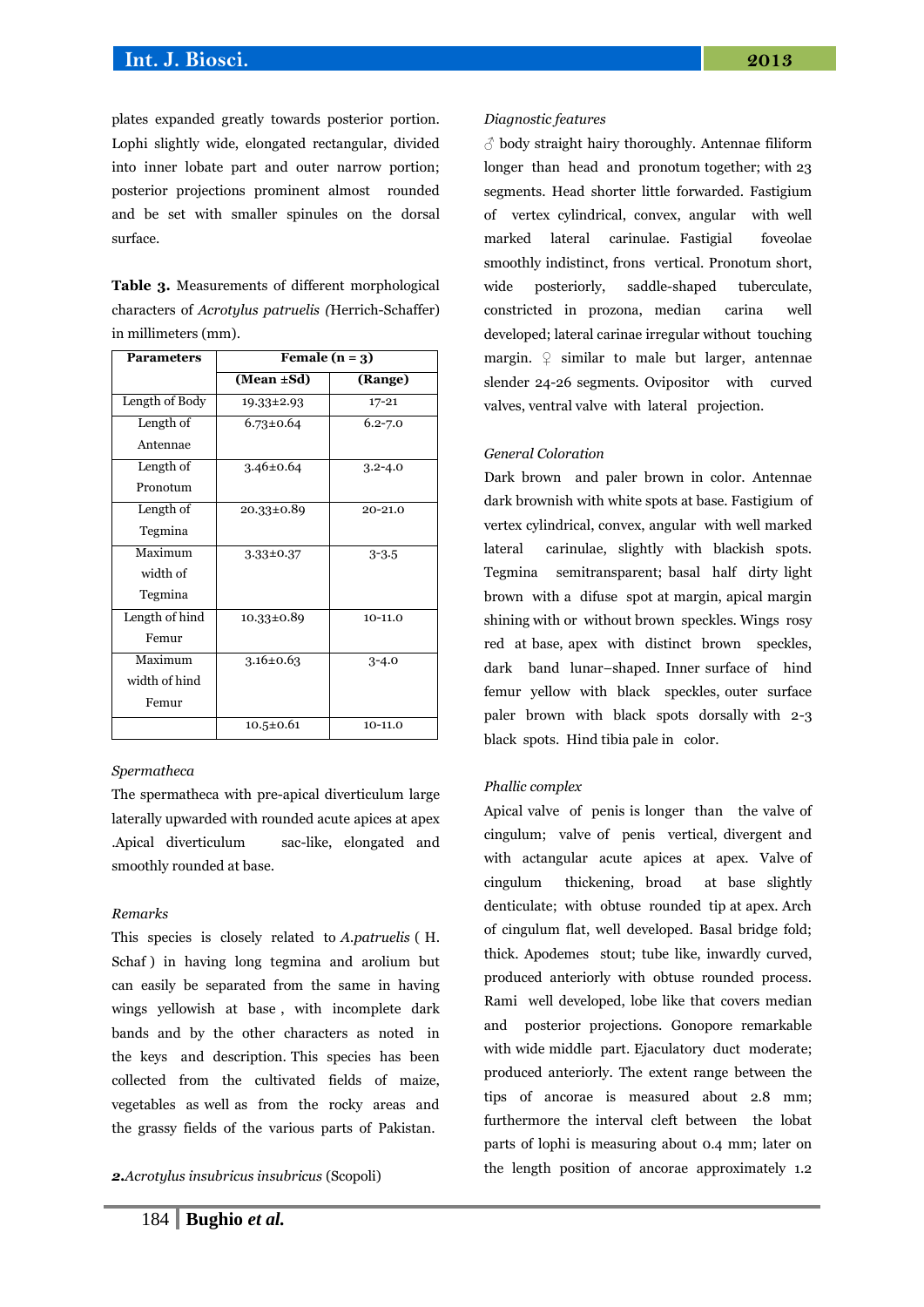# **Int. J. Biosci. 2013**

mm. Anterior projections protruding outwardly with sub-acute rounded apices; posterior portion of the lateral plates strongly expanded and extending well beyond with shallow deep process. Ancorae almost stout, long laterally placed; fairly convex at apex, and being thick at lower middle portion. Lophi elongated, cylindrical, having furrow at middle part, about denticulate at apex; anterior lobate portion wider than posterior lobate part; having rounded terminal processes.

#### *Spermatheca*

The spermatheca with. pre- apical diverticulum short, thin, oval slightly lateral upwarded with obtuse rounded apex. Apical diverticulum elongated, sac like with broad median process, smoothly rounded at base.

#### *Remarks*

This species is very closely related to *A . humbertians* . in having middle legs very long and slender inner surface of hind femur yellow with black speckles, but it can be easily separated from the same in having wings hyaline rosy at base and dark band lunar shaped and by the other diagonistic characters as noted in the keys and description.

# *3. Acrotylus patruelis (*Herrich-Schaffer) *Diagnostic features*

 $\varphi$  of medium size. Antennae filiform longer than head and pronotum together; 24-26 segments, longer than head and pronotum together. Head conical, shorter than pronotum. Fastigium of vertex triangular, lateral carinulae raised. Fastigial foveolae triangular; frontal ridge sulcate, constricted above the antennae, widened at clypeus. Ovipositor small, valves with curved apices.

### *General Coloration*

Usually dusty brown in color. Antennae dark brownish with white spots at base. Tegmina semitransparent with incomplete light band at base, apex transparent with brownish speckles. Wings

hyaline, transparent, base light rose in color, dark band short, narrow and smoky, not reaching anteriorly to anal vein.

#### *Spermatheca*

The spermatheca with pre- apical diverticulum moderate, laterally up warded with rounded apex. Apical diverticulum fairly cylindrical, some what narrow and oval rounded at base. The spermatheca of this species possesses a long tube and opens on the dorsal wall of the genital cavity, opposite the genital opening. Pre-apical diverticulum moderate, laterally up warded with rounded apex. Apical diverticulum fairly cylindrical, little narrow and oval rounded at base.

#### *Remarks*

This species is closely related to *A .insubricus*  (Scopoli*)* but it could easily be separated from the same by the characters noted in the keys and description. This species is recorded for the first time from this area, and has been collected from the rocky areas having mixed vegetation of grasses, herbs and shrubs. This is a rare species.

# *4. Acrotylus longipes longipes* (Charpentier) *Diagnostic features*

 $\delta$  small to medium size, hairy rugose, Antennae filiform longer than head and pronotum together with 23 segments. Head shorter about little raised than pronotum. Fastigium of vertex angular, concave with lateral carinulae. Fastigial foveolae present almost triangular in shape, frons vertical. Pronotum short, tuberculate, constricted in prozona; median carina visible, distinct, lateral carinae irregular; tuberculate. Tegmina and wings well developed frontal and middle legs shorter than hind legs. Hind femur slender. Hind tibia with 10 inner and 9 outer black tipped sharp spines. Arolium small.  $\mathcal{Q}$  Similar to male but larger in size, antennae slender about26 segments. Ovipositor short with curved valves conical and straight, lower valve with angular lateral projection.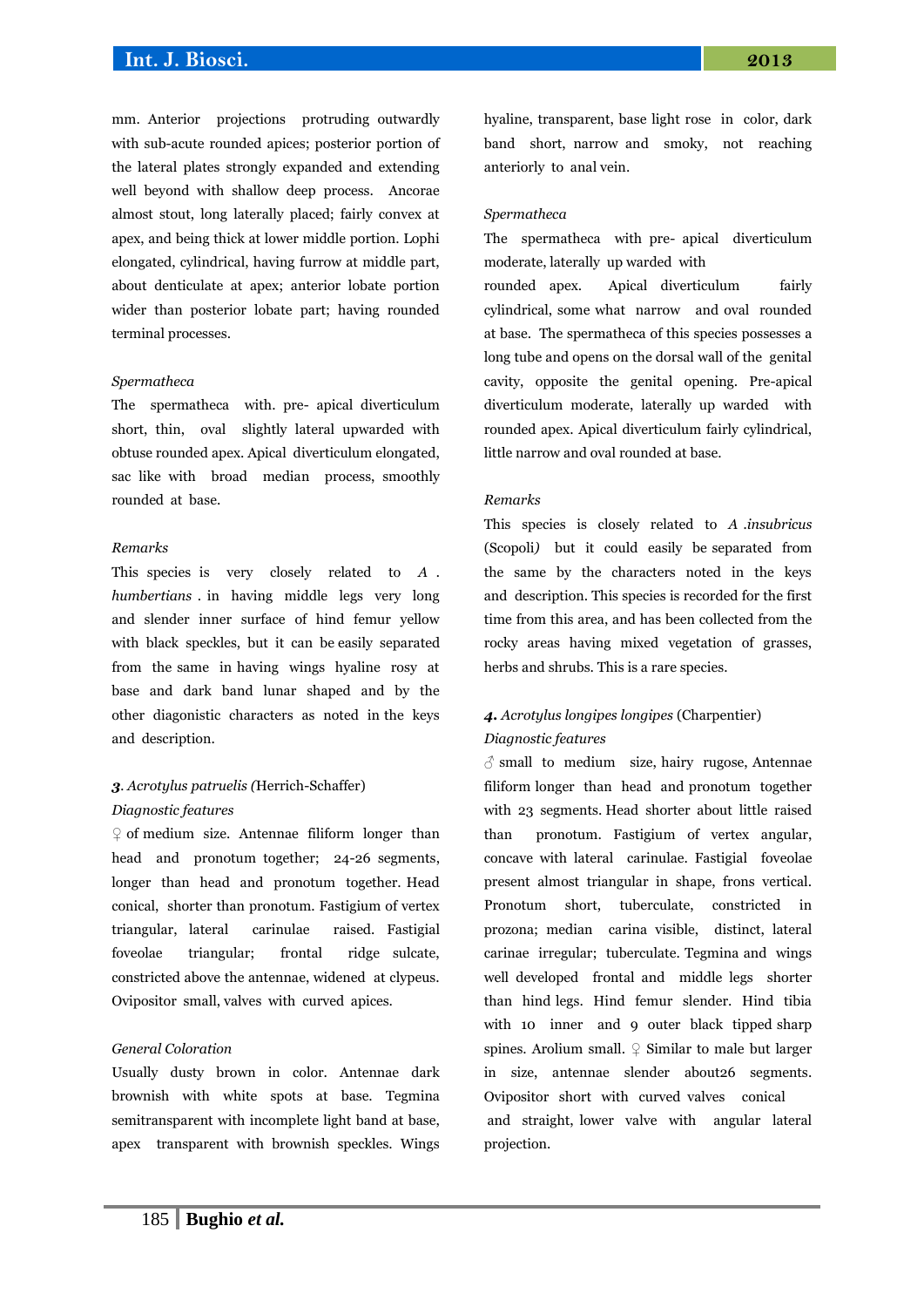| <b>Parameters</b>           | Male $(n = 04)$ |               | $\overline{\text{Female}}(n=01)$ |  |
|-----------------------------|-----------------|---------------|----------------------------------|--|
|                             | (Mean ±Sd)      | (Range)       |                                  |  |
| Length of Body              | $14.6 \pm 1.01$ | $14.0 - 15.2$ | 18.0                             |  |
| Length of Antennae          | $4.32 \pm 0.78$ | $4 - 5.0$     | 6.0                              |  |
| Length of Pronotum          | $3.05 \pm 0.28$ | $3 - 3.1$     | 3.2                              |  |
| Length of Tegmina           | $15.7 \pm 1.12$ | $15.3 - 16.0$ | 18.1                             |  |
| Maximum width of Tegmina    | $3.02 \pm 0.41$ | $3 - 3.2$     | 3.2                              |  |
| Length of hind Femur        | $8.15 \pm 0.28$ | $8 - 8.3$     | 9.0                              |  |
| Maximum width of hind Femur | $2.8 \pm 0.50$  | $3 - 3.1$     | 3.0                              |  |
| Length of hind tibia        | $7.17 \pm 0.44$ | $7 - 7.4$     | 8.7                              |  |

**Table 4.** Measurements of different morphological characters of *Acrotylus longipes longipes* (Charpentier) in millimeters (mm).

# *General Coloration*

They are usually paler brown and dirty brown in color. Antennae dark brownish with white spots at base. Pronotum short but with brownish speckles. Tegmina semitransparent, basal half light brown

with irregular light spots on margin. Wings usually hyaline, base shining yellow without dark bands. Apex 2-3 small dark speckles. Hind femur with two black bands in inner side knee blackish on the inner aspect. Hind tibia pale.

**Table 5.** Measurements of different morphological characters of *Acrotylus longipes subfasciatus* Bei-Bienko in millimeters (mm).

| <b>Parameters</b>           | Male $(n=12)$     |             | Female (n=9)     |           |
|-----------------------------|-------------------|-------------|------------------|-----------|
|                             | (Mean $\pm$ Sd)   | (Range)     | $(Mean \pm Sd)$  | (Range)   |
| Length of Body              | $16.70 \pm 5.29$  | $15-19.0$   | $20.55 \pm 2.04$ | $20 - 22$ |
| Length of Antennae          | $6.83 \pm 1.38$   | $6 - 7.0$   | $6.68 \pm 2.71$  | $6 - 8$   |
| Length of Pronotum          | $3.30 \pm 1.40$   | $3.1 - 4.0$ | $4.0{\pm}00$     | $4 - 4$   |
| Length of Tegmina           | $17.45 \pm 16.50$ | $16-19.1$   | $20.11 \pm 4.78$ | $17 - 22$ |
| Maximum width of Tegmina    | $2.87 \pm 2.03$   | $2.5 - 4.0$ | $3.78 \pm 1.24$  | $3 - 4.1$ |
| Length of hind Femur        | $8.62 \pm 1.22$   | $9 - 11$    | $11.0 \pm 2.00$  | $10-12$   |
| Maximum width of hind Femur | $3.05 \pm 0.48$   | $3 - 3.1$   | $3.38 \pm 1.03$  | $3 - 4$   |
| Length of hind tibia        | $8.8 \pm 1.62$    | $8 - 9.2$   | $9.24 \pm 2.13$  | $9 - 10$  |

# *Phallic complex*

Apical valve of penis longer than the apical valve of cingulum, valve of penis slightly crescent– shaped, tapered, and with acute apices at apex. Apical valve of cingulum broad at base, little curved, pointed with sub- acute tip. Arch of cingulum well marked .Apodemes inwardly curved , stout, produced anteriorly tube like with roundly process at apex. Rami well developed elongated, cylindrical. The extent range between the tips of ancorae is measured about 2.5 mm; furthermore the

maximum cleft between the lobate parts of lophi measuring about 0.6 mm; later on the length position of an ancorae approximately 0.5 mm .Anterior projections constricted basally, broad, sub acute rounded at apex; lateral plates widened posteriorly. Ancorae greatly straight, moderate, slightly convex, rounded at apex. Lobes of lophi attached marginally to the lateral plates and closely applied to them; upcurved and anteriorly directed, having broad apical lobes; ending into small rounded terminal process.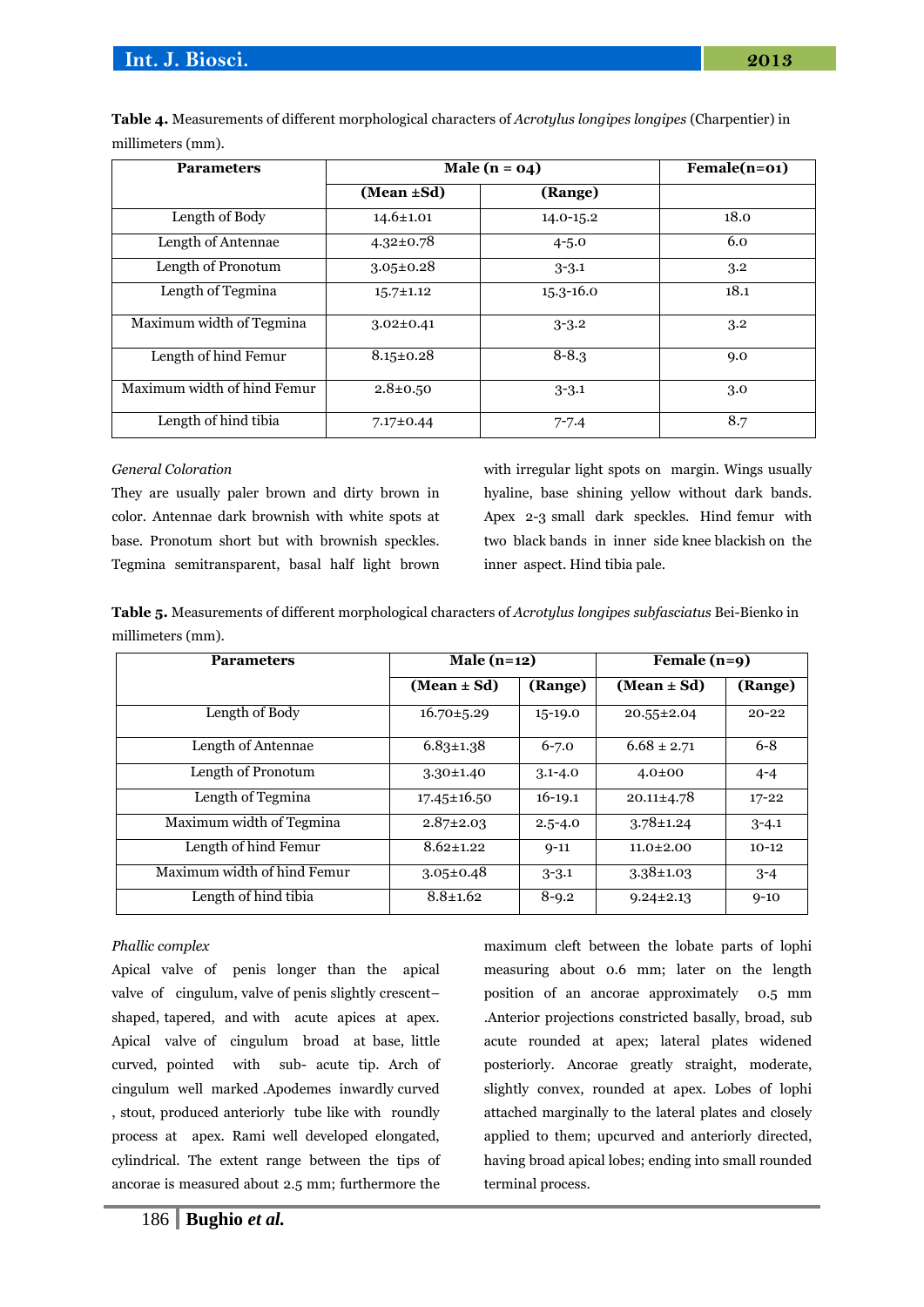

**Fig. 1.** Acrotylus humbertians , genitalia, a) Epiphallus. b)Endophallus and Cingulum lateral view . c) Same dorsal view. d) Spermatheca.

#### *Spermatheca*

The spermatheca with pre-apical diverticulum large laterally upwarded with rounded acute apices at apex .Apical diverticulum sac-like, elongated and smoothly rounded at base.



**Fig. 2.** *Acrotylus insubricus insubricus ,* genitalia. a) Epiphallus.b) Endophallus and Cingulum lateral view. c) Same dorsal view. d) Spermatheca. e) Spermatheca .*A . patruelis.*

## *Remarks*

This species is closely related to *A .insubricus*  (Scopoli*)* but it could easily be separated from the same by the characters noted in the keys and description. This species is recorded for the first time from this area and has been collected from the

rocky areas having mixed vegetation of grasses, herbs and shrubs. This is a rare species.



**Fig. 3.** *Acrotylus longipes longipes,* genitalia. a) Epiphallus. b) Endophallus and Cingulum lateral view. c) Same dorsal view. d) Spermatheca.

# *5. Acrotylus longipes subfasciatus* Bei-Bienko *Diagnostic features*

 $\delta$  of small to medium size, hairy, Antennae filiform with 23-25 segments, longer than head and pronotum together. Head conical shorter than pronotum. Fastigium of vertex triangular with raised lateral carinulae. Fastigial foveolae distinct, irregular; frons vertical, lateral carinulae slightly diverged towards the clypeus.  $\varphi$  Similar to male but larger in size, antennae slender about 24-26 segments. Ovipositor short and robust, valves Curved dorsal valves hook like, ventral valve with external lateral projection.

# *General Coloration*

These grasshoppers are paler brown in color. Antennae dark brownish with white spots at base. Pronotum smaller but with white brownish speckles. Tegmina semitransparent, basal half light brown, with a light brown spot at margin, apical margin without half brown speckles. Wings hyaline, yellowish at base, dark band short lunar type. Hind femur has inner lightbrown incomplete band along the ventro-external carina; but shining pale above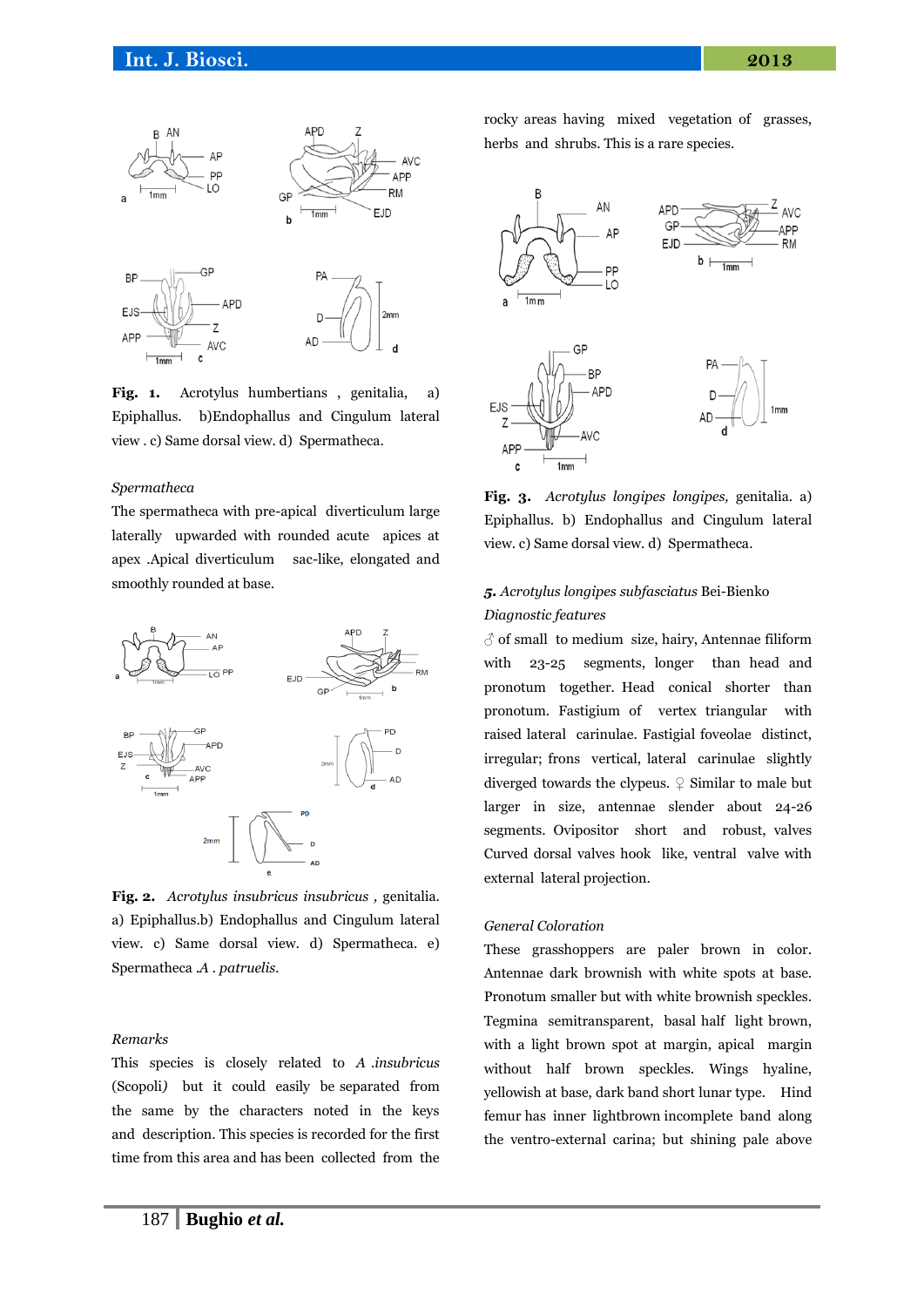the ventro-external carina, dorsal edge with 2 brown spots. Hind tibia pale.



**Fig. 4.** *Acrotylus longipes subfasciatus ,*genitalia. a) Epiphallus.b) Endophallus and Cingulum lateral view. c) Same dorsal view. d) Spermatheca .

#### *Phallic complex*

Apical valve of penis vertical, thickening longer than the valve of cingulum; with rounded apices at apex. Valve of cingulum widened at the base, tapered posteriorly with subacute apices. Arch of cingulum well developed, flattened, have furrow at inner margins. Apodemes moderate, produced anteriorly, slightly incurved, and rounded at apex. Rami flat extending dorsally in cylindrical sheath and lobe like. The distance between the tips of ancorae is measured about 1.3 mm; and the interval margin between the lobate parts of lophi approximately 0.6 mm; later on the length position of ancorae is measuring about 0.7 mm. The anterior portion of lateral plates slightly protruding; having rounded apice; plates expanded well beyond with small-externo lateral expansions. Ancorae convex; with rounded sub acute apices. Lophi have strong stalks, straight and with rounded apical lobes; posterior projections knob like ending into rounded apices.



**Fig. 5.** *Acrotylus longipes longipes* Charpentier ♂ *Spermatheca*

The pre–apical diverticulum upward slightly laterally placed; rounded at apex. Apical diverticulum moderate, sac like, smoothly rounded at base.



**Fig. 6.** *A. humbertians* Saussure ♂

# *Remarks*

This species is very closely related to *A.longipes longipes* Charpentier in having middle leg very large and slender inner spur of hind tibia also long and wings yellowish in coloration, but it can easily be separated from the same in having wings with a short lunar shaped dark band and by the other characters as noted in the keys and description.



**Fig. 7** *A. longipes subfasciatus* Bei-Bienko ♂

#### **Discussion**

Earlier (Kirby, 1914) carried the faunistic studies on acrididae still form the basis for distribution and identification of grasshopper's species. There are two contradictory views on Kirby's fauna. (Roonwal, 1958) found it still useful whereas (Uvarov, 1977) considered it as outdated. In fact Kirby's description covered those grasshoppers' species, which were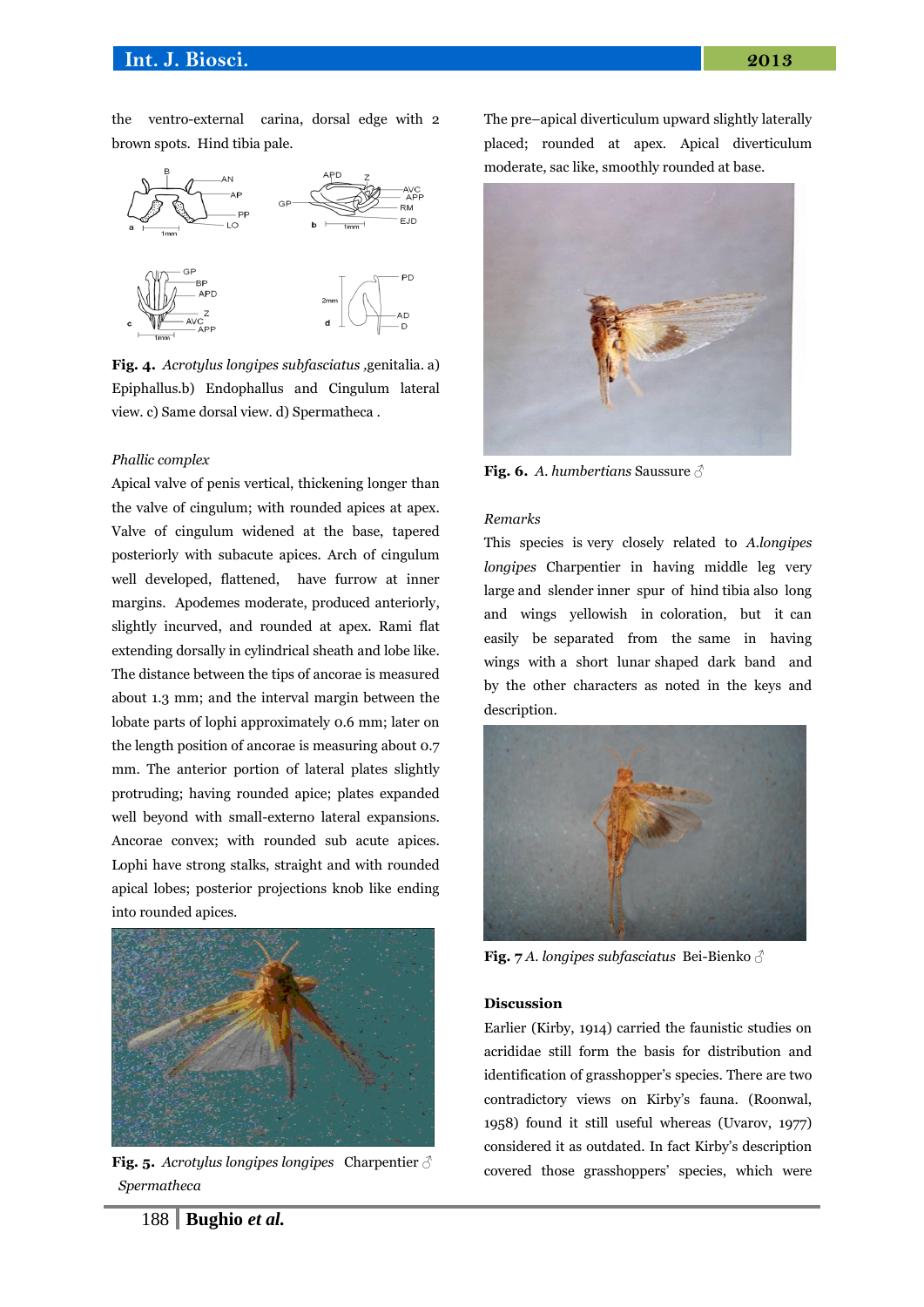# **Int. J. Biosci. 2013**

mostly found in plains of India; particularly in its southern parts. It also included studies on some grasshopper's species occurring in areas, which are now part of Pakistan. Further (Walker, 1870) first accepts the status of Oedipodinae as family level. Hence it has been considered as a family or sub family. More over (Kirby, 1914, Bei-Bienko and Mischehnko, 1951) considered it as a sub family. While (Dirsh, 1956) included it in sub-family Acridinae. Whereas (Uvarov, 1966) separated this subfamily from Acridinae since it has been regarded as subfamily by (Dirsh 1975, Vickery and Kevan, 1983, Otte, 1995). In fact the systematic position of various groups of insects including Orthoptera has been discussed during the past decades on the basis of external morphological characters alone. As well as in recent years it has been realized by the insect taxonomists in general and; Orthopterist in particular that the external features are greatly influenced by the environmental factors and therefore these do not provide much more an authentic distinctive features that may separate the species from one another. In addition the male and female genital armature being mostly internal structures, are known characters that may be least influenced by the environment Anatomical phase including phallic structures, taxonomy and cytology have discussed by many workers in past time, for example by (Slifer ,1940a, b, 1943,Roberts,1940, Powers, 1942, Uvarov,1942, a,b, Dirsh, 1956, 1961 a, Helwig ,1958 and Eades ,1962).

We have studied morphological and genital structure as a basis of classification of the tribe Acrotylini. This studies is an attempt to discuss the variation and similarity of species in the same tribe and comparison on the basis of the phallic complex (epiphallus).The measurements indicate the slightly difference among the species and sub species of the tribe. According to present study the tribe Acrotylini is comprised on 5 species each of which possesses significant diagnostic characters. (Dirsh ,1956) pointed out that the phallic complex in the two different families' shows variation in almost every respect; as well as subfamily Oedipodinae

distinguish rather than other tribes of grasshoppers species. Earlier, (Snodgrass, 1937, Tuxen , 1970, Eades, 2000) stated that male phallic characters occupy a unique place in insect systematic. The present findings have resemblance with previous observations that were carried out on the basis of morphological and internal genital characters. (Roberts, 1941) that Slifer's  $(1, C)$  Scheme is erroneous and further suggested that, if the order of importance reversed, i.e. the form of spermatheca, rather than the presence of glandular pouches is considered to be of primary importance, similarities would be presented and this will shows the relationship between the members of subfamily. At the present we have confirmed the close relationship between the species of tribe Acrotylini by morphological and genital characters; these structures can be used as diagnostic character in insect taxonomy.



**Fig. 8.** *A. insubricus insubricus* Scopoli ♂



**Fig. 9 .** A*. patruelis* (Herrich-Schaffer) ♀

## **References**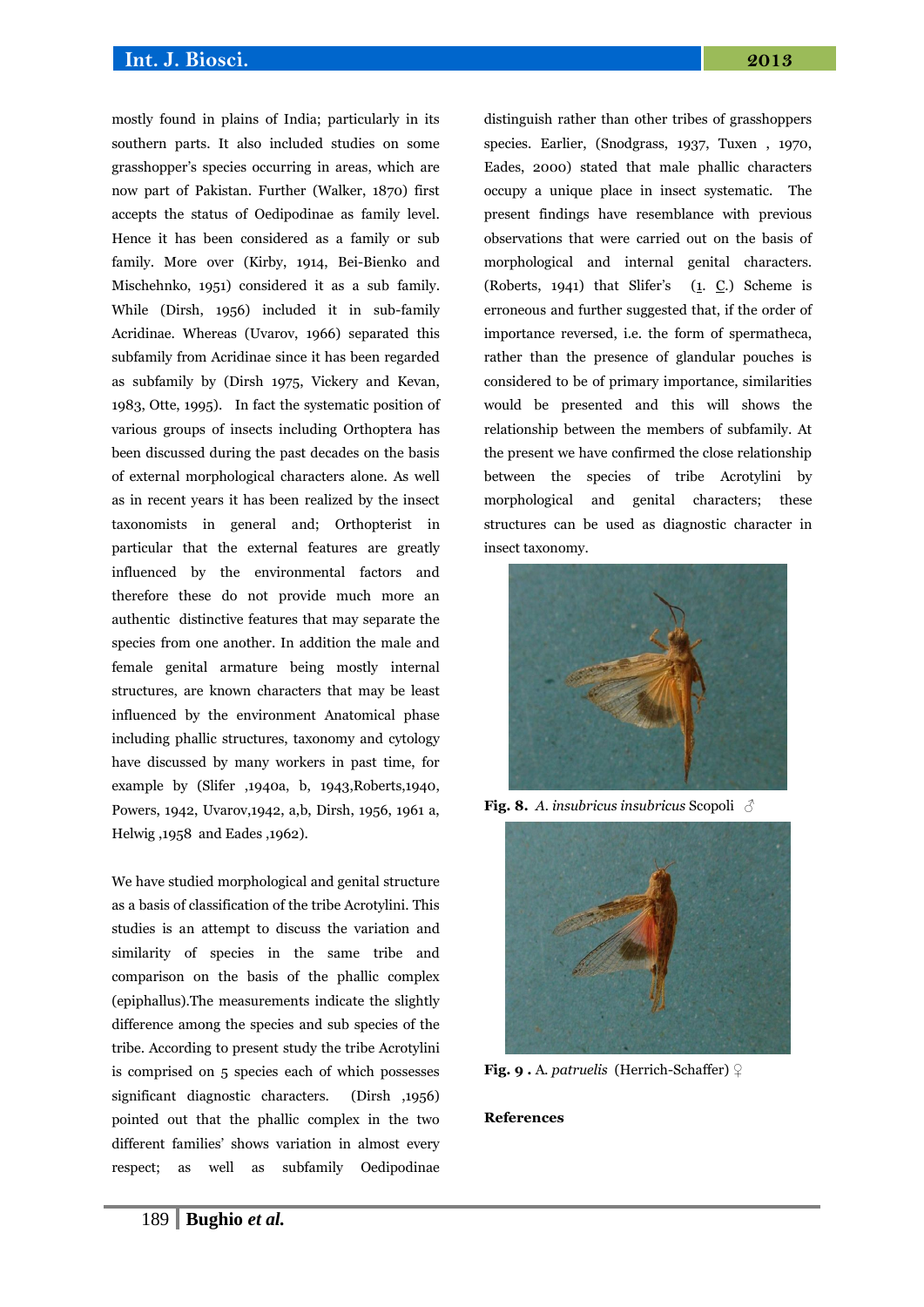**Ahmed FU** .1980. Survey of Grasshopper in Arid and semi Arid Region of Pakistan. *Final Report.* PL-480 No.P.K-ARS-20 (FG-Pa-21), p. 500.

**Baloch N**. 2000. Survey and taxonomy of grasshoppers belonging to family Acrididae (Orthoptera) of the Punjab Ph. D. Thesis, University of Sindh, Pakistan, p. 1-197.

**Bei-Beinko GY, Mishchenko LL**.1951. Locust and Grasshoppers of USSR and adjacent countries. 1 and 2 Monson, Jerusalem, p. 691.

**Dirsh VM .**1956. The Phallic complex in Acridoidea (Orthoptsa) in relation to taxonomy. Transactions of The Royal Entomolgical Society, London **108(66),**  223-256

**Dirsh VM.** 1961. A preliminary revision of the families and sub-families of Acridoidea (Orthoptera: Insecta) Bulletin British Museum of Natural History, London **10 (9)** ,351- 419.

**Dirsh VM.** 1975. Classification of the Acridomorphoid Insects. Farringdon E.W. Classey Ltd. Oxfordshire **8** , 171.

**Eades DC.**1962. Phallic structures, relation and component of the Dericorythinae (Orthoptera: Acrididae). Notulae Naturae, Philadelphia **354**, 1-9.

**Eades DC.**2000. Evolutionary relationships of phallic Structures. Acridomarpha (Orthoptera). Journal of Orthoptera Research **9,** 18-40.

**Helwig ER.** 1958. Cytology and Taxonomy. Bios **29,** 58-72.

**Hollis D.** 1965. A Revision of the genus *Trilophidia* stal. Transactions of The Royal Entomolgical Society, London **117(b)**, 245-262.

**Kevan DKM, Akbar SS, Chang YC.**1969a. The concealed copulatory structures of the Pyrgomorphidae (Orthoptera: Acridoidea). Part I. General introduction. Eos **44**, 165–266.

**Kirby WF.** 1914. Orthoptera (Acrididae) The fauna of British India including Ceylon and Burma. Taylor and Francis, London, p. 276.

**Mooed A.** 1966. Taxonomy of Tetrigidae (Tetrigoidea, Orthoptera) and Acridinae and Oedipodinae (Acrididae, Acridoidea, orthoptera) of Hyderabad region. M.Sc Thesis, University of Sindh, Pakistan, p. 260

**Powers PBA.** 1942. Metrical studies on spermatogonial chromosomes of Acrididae (Orthoptera). Journal of Morphology **71**, 523-576.

**Randel RL.** 1963. On the presence of concealed genitalia structures in female Caelifera (Insecta: Orthoptera). Transactions of The American Entomolgical Society, Philadelphia, Pennsylvania, **88**, 247-260.

**Ritchie JM.** 1981. A taxonomic revision of the genus *Oedaleus* Fieber (Orthoptera Acrididae). Bulletin of the British Museum of Natural History, London, **42(3),** 83-183.

**Ritchie JM.** 1982. A taxonomic revision of the genus *Gastrimargus* Saussure (Orthoptera :Acrididae). Ibid **44(4),** 239-329.

**Roberts HR.** 1941. A comparativ study of the subfamilies of Acrididae (Orthoptera) primarily on the Basis of their phallic structure. Proceedings of the Academy of Natural Sciences, Philadelphia*,* 93: 201-246. 90 figs. Acridiae (Orthoptera). Journal of Morphology, **71** ,523-576.

**Roonwal ML.** 1958. Bibliographia Acrididiorum. Records of the Indian Museum*,* **56**, 611.

**Slifer EH.** 1940. The internal genitalia of female Ommexechinae Cyrtacanthacridinae. Journal of Morphology **67,** 199- 239.